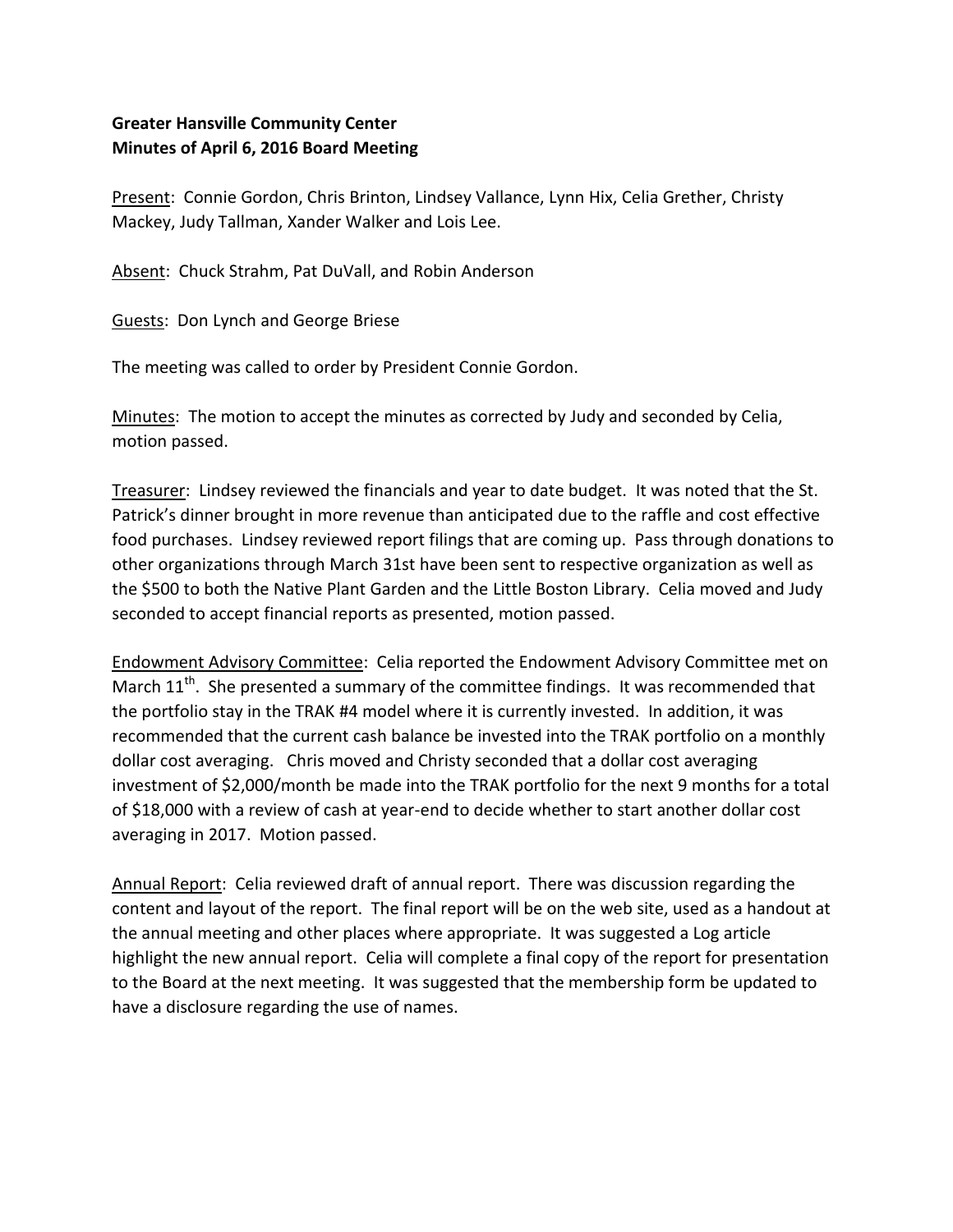Events: Judy reported:

- The Patrick's Dinner sold out and was a fun event with most of the tickets sold the last week just before the dinner. The raffle was a success and contributed about \$400 to the revenue with little cost.
- Tuesday Talks: Naval Base presentation only had about 31 people and needed to have a better microphone.
- Easter Egg Hunt: Lynn reported that it was a huge success, about 100 children plus adults, everyone had great time, the parking lot was full as was the entire park. We will need a new bunny volunteer next year. There were even a few contributions made at this free event.
- **•** Paella dinner is April 9<sup>th</sup> at \$40/person, there are 64 people coming. This was an event sold at the Wine Social last year. We need to reconsider whether we do this again since we have to pay for Paella King we only clear about \$10/person and it is a lot of work for not much return.
- Tuesday Talk: On April 27the, Dennis Lewarch, the anthropologist from the Suquamish Tribe will talk about the Suquamish People and Kitsap County.
- Example Moon: Is on May 21<sup>st</sup>, there are some great ideas and planning going on and it will be a fun event. Tickets will be sold at the Hansgrill and Brown Paper Tickets starting May  $1^\text{st}$ .
- Friday Night Flicks: Was Faulty Towers and 25 people attended the first showing. Christy suggested using closed captioning for so people with hearing impairment can enjoy it more fully.
- Spaghetti dinner: was a free dinner for the community and 96 community members attended. Everyone had a great time. Left over desserts were served the next day at the Center which was open because the power outage. Having people bring dessert really involved the community.

Maintenance: George reported the west room lower walls were repainted. The exterior will be done this spring. George is meeting April  $7<sup>th</sup>$  with the NKFD (North Kitsap Fire Department) for a re-inspection of the facility. There is a recommendation that we place a key access on the outside of the building for emergency access by the fire department. George will have this installed. The refrigerator is starting to exhibit symptoms/sounds that could be the sign of trouble. George is researching a replacement unit should we need to buy one. Money is in reserves for this anticipated expense.

Volunteer Coffee: Chris reported on the plans for the April 11th meeting. Next time we will have it early in the year as a new member social at someone's home. So far 7 have responded. Over 200 letters have gone out to those who indicated they would like to volunteer in the last 2 years. There will be follow-up phone calls by Chris, Christy and Lois to those receiving the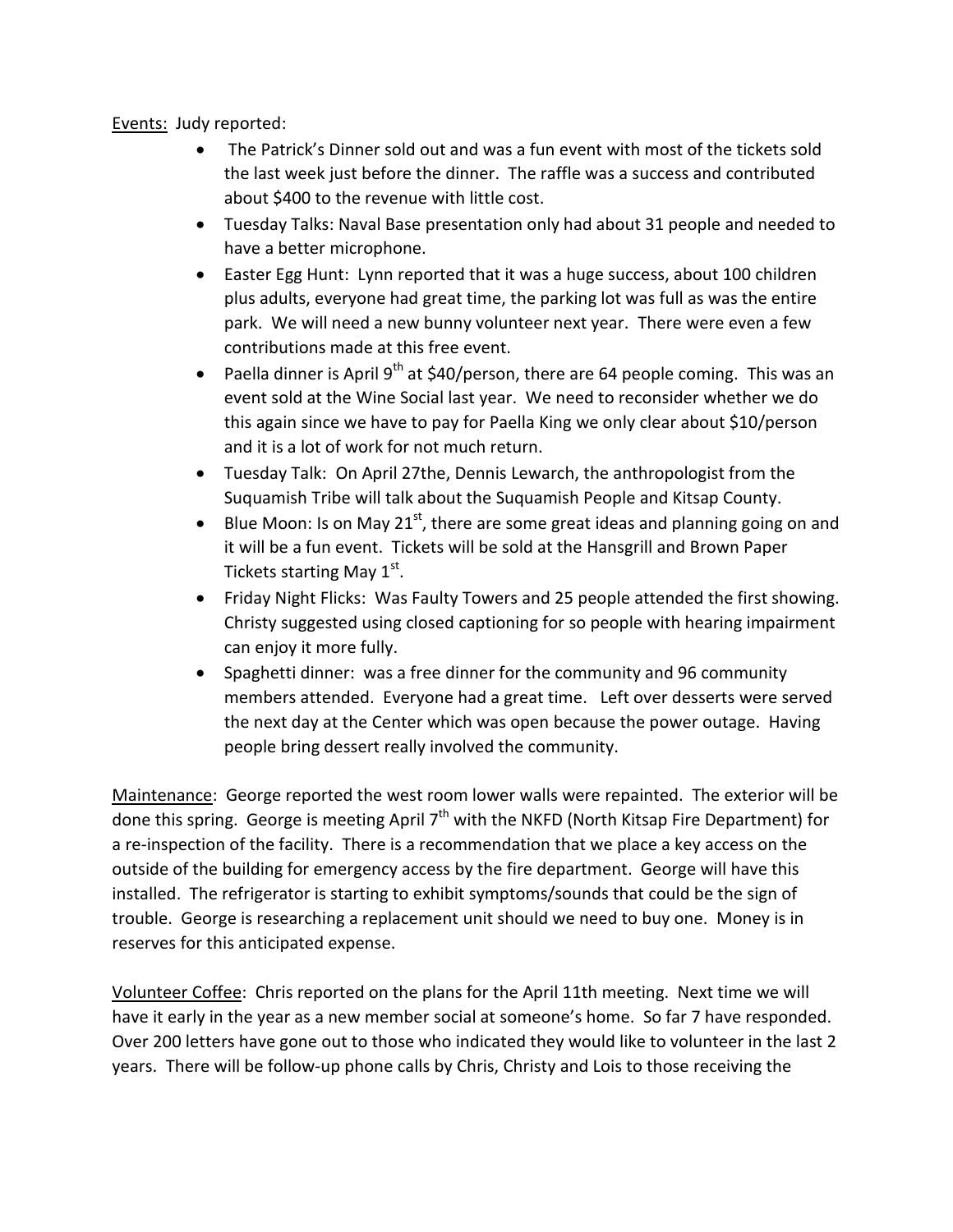invitation. Don will post the list of activities on the website under the volunteer tab. We will consider having a Log article in the future highlighting upcoming activities available volunteers.

Scholarship: Pat sent copies of publications recently printed in local papers promoting GHCC scholarship availability. Connie reported that one scholarship application has been received so far. We have not had results in working with the paper in getting articles in the paper.

Rummage Sale: Lynn reported that the building inspections by the County have been completed and we are okay to obtain permits on the boat house. The roofer selected is not able to do the work and we need to get another bid. Lynn will contact the roofer that did the new roof on the main building. There is a rummage sale drop off on April  $9<sup>th</sup>$ . We are getting a lot of books this year. Lynn will be gone for a month and Connie will replace her in the Log as a rummage sale contact while she is gone.

Membership: Christy reported 98 new or renewals in March, 24 are new members, total of 300 paid members. This is still less than our normal number at this time of the year. Since our membership year starts in October, Christy recommends that we start our membership drive in November or December issue of the Log, this will also encourage people to do year end contributions which would benefit GHCC and the other pass through organizations.

Rental: No rental report this month

Neighbors Lunch: Lois Lee reported the program on April  $20<sup>th</sup>$  is on Native American Artifacts. In May the firefighters will BBQ hamburgers and a program by the Historical Society.

Landscaping: Plants have been purchased.

Rotary meeting: Chris, Connie, Don and Judy attended the March  $16<sup>th</sup>$  meeting. Chris did a program on Hansville using the Hansville Video.

Morgan Stanley Not for Profit Seminar: Connie and Celia both attended the program. There was a program on China and a panel presentation that were helpful and informative.

Old Business

Consolidation of Records/Policies & Procedures: Lynn reported that there was a meeting and Chuck is making a notebook on maintenance. Celia has completed her work on job descriptions. People have been identified that need to write more about their jobs.